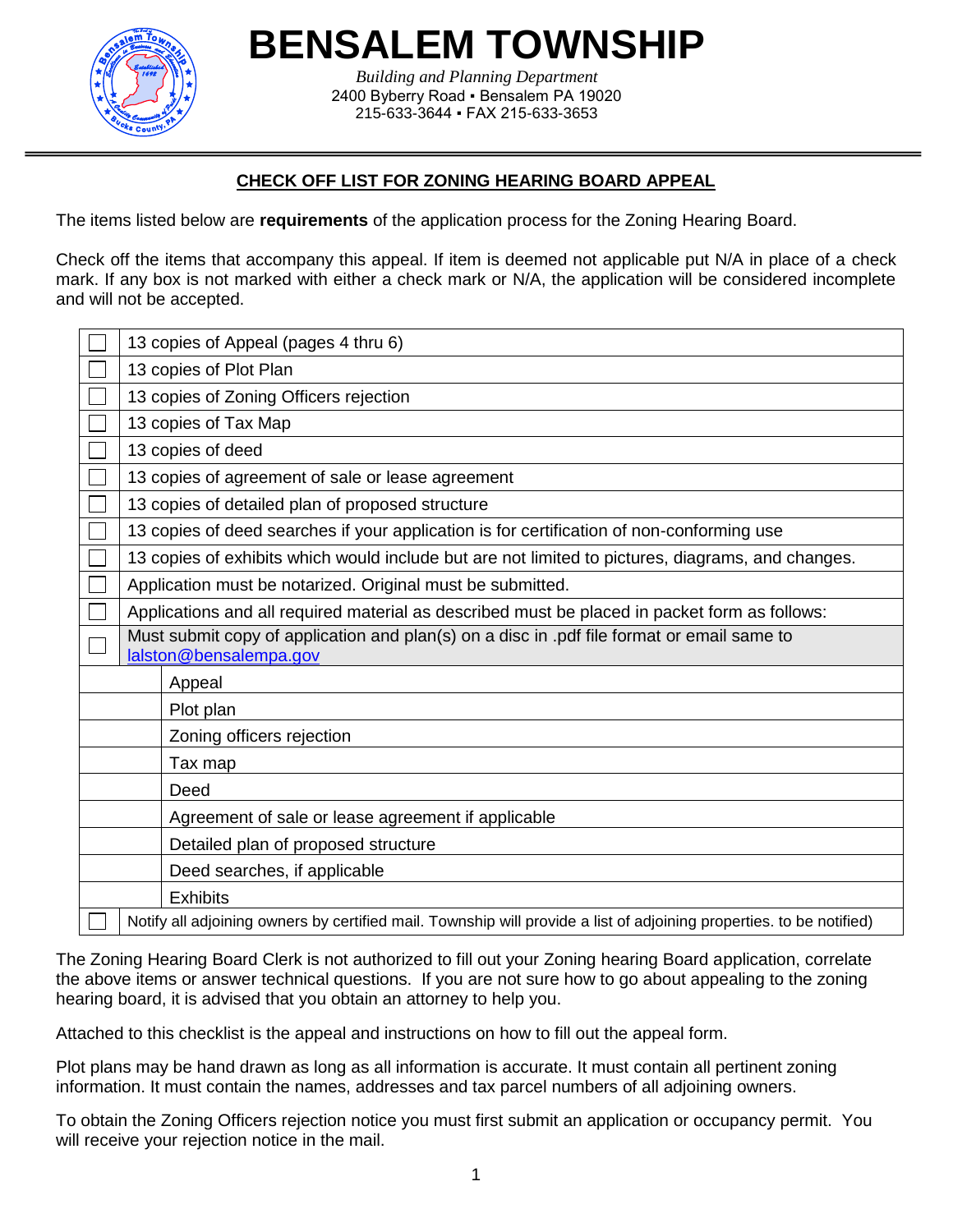Tax maps may be obtained either in Doylestown at the courthouse or in the township building. In order for us to provide you with a copy your tax map, you will need your tax parcel number from your tax bills the courthouse telephone number is 215-355-7497. Ask for tax mapping.

You can obtain a copy of your deed from the Recorder of Deeds office in Doylestown.

A detailed plan means a plan that shows what you are building.

For deed searches of adjoining owners' properties, you can obtain these at the Recorder of Deeds office in Doylestown.

Notarization. Have the first copy notarized and when you make copies of that form the notarization will show up on all the copies. Submit all copies plus the original.

**Important: the Zoning Hearing Board requires submission of proof of notification, of adjoining property owners before appeal can be heard. This is also a requirement of the Pennsylvania Municipalities Planning Code for appeals to the Zoning Hearing Board.**

**Note: The Township will post a zoning notice in a conspicuous place in front of the premises seven (7) days preceding the hearing.**

# **How To Complete A Zoning Hearing Board Application**

#### **DEFINITIONS**

**Application for Challenge**: Check this item if you intend to challenge the validity of the zoning ordinance, the zoning map, or any provisions thereof which prohibits or restricts the use or development of land in which the appellant has an interest.

**Application from the Administrative Officer is refusing my application for a building permit**: Check this item if you think the Zoning Officer acted improperly or in error in refusing your building permit.

**Application for Special Exception**: Check this item in cases where the zoning ordinance states that special exceptions may be granted or denied by the Zoning Hearing Board.

**Application for variance**: Check this item when you require a variance from the zoning ordinance in order to build on your property. This may be a variance from setbacks, size of property, use of property, etc. You must prove a hardship and that such hardship was not created by the Appellant.

**Application for certification of a non-conforming use/lot**: Check this item if the property has existed as a non-conforming use or a non-conforming lot, in single and separate ownership, continuously since prior to 1954 to the present time.

**Appellant**: The individual applying for the appeal. The Appellant must have a vested interest in the property (owner, lessee, or equitable owner).

**Attorney**: Please provide this information if an attorney is involved.

**Interest of Appellant if not Owner**: Lessee or equitable owner.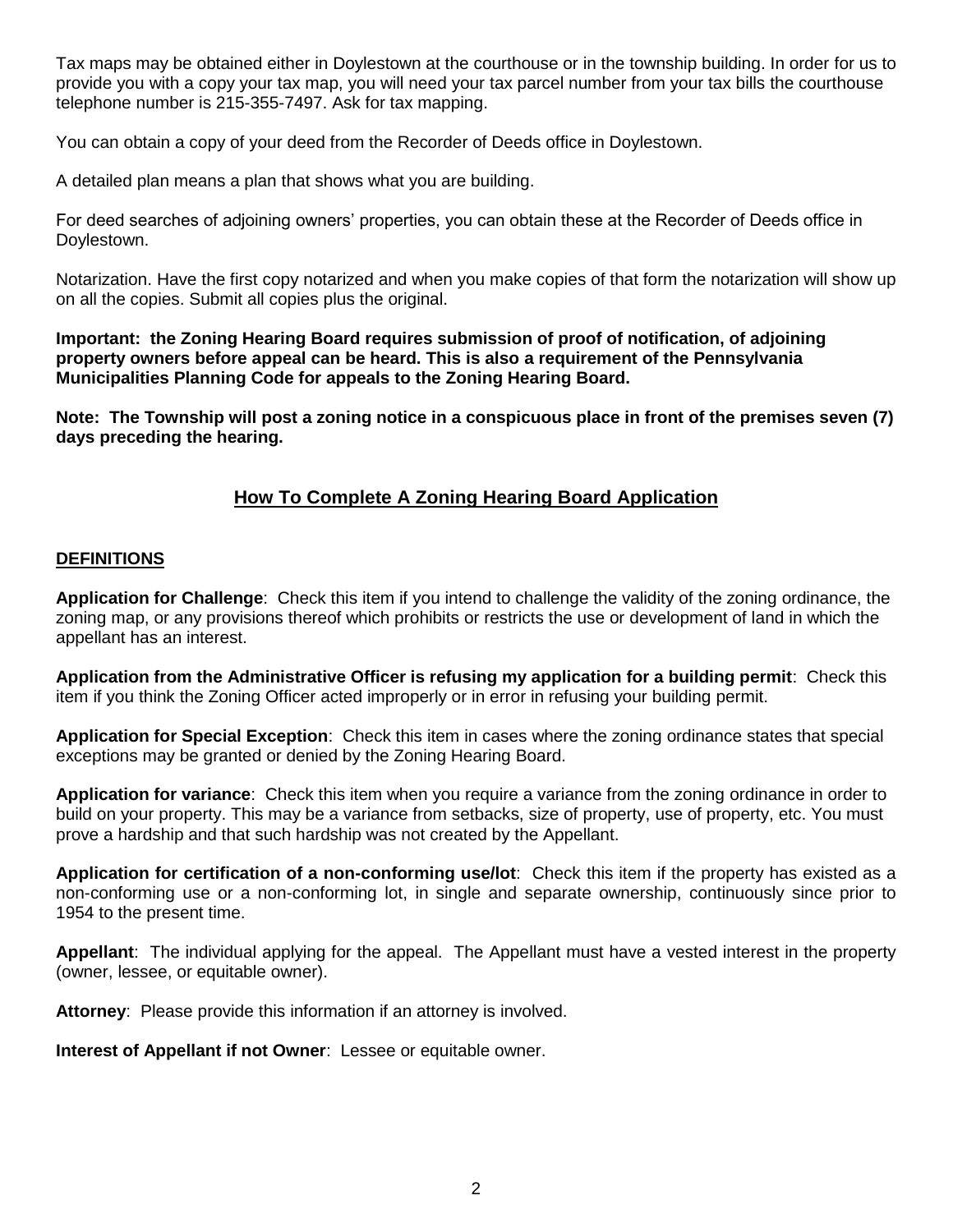#### **Instructions for questions 1 through 8**:

- 1. Check all items that apply to your application and that you want considered by the Zoning Hearing Board.
- 2. Description information:
	- **Tax parcel number**: this information can be found on your tax bills; at the bucks county court house; or by researching this information at the township building. You must know the owner of record to find this information.
	- **Location**: The address of the property for which you are applying for an appeal. This includes a street number. If no street number exists, supply the lot number and the street name.
	- **Lot size**: What are the dimensions of the lot.
	- **Present use:** What is the use of the property at this time.
	- **Present zoning classification**: This information may be obtained by applying to the Zoning Officer for a zoning certification or by looking it up on our zoning map at the office of the Bensalem Township Department of Building and Planning.
	- **Present improvements upon land**: What is on the land now? House, garage, shed, etc. List everything that currently exists on the property. If nothing is on the land state "none".
	- **Deed recorded in Doylestown**: What are the deed book number and page number(s) of this property? This information can be found on your deed or at the office of the recorder of deeds in Doylestown.
- 3. What is your basis for challenge? Why do you think the zoning ordinance or zoning map prohibits or restricts your use or development of the land?
- 4. On what basis did the Zoning Officer issue the rejection? Why do you think the Zoning Officer was in error?
- 5. List the articles and section numbers of the zoning ordinance you are appealing. This information will be found on the "notice of rejection" form.
- 6. List the type of action for which you are applying:
	- are you applying for a variance? If yes, for what are you requesting a variance.
	- are you applying for a special exception? If yes, describe the special exception for which you are applying.
	- what is the relief you require from the Zoning Hearing Board?

#### **NOTE:**

If more space is required, attach a separate sheet and make specific reference to the questions being answered.

In question #6, above, include the grounds for the appeal or reasons, both with respect to law and fact for granting the Appeal or special exception or variance.

- 7. Using your own words: Describe why you feel the Zoning Hearing Board should approve your appeal.
- 8. In the past, have you ever applied for an appeal before the Zoning Hearing Board for this property?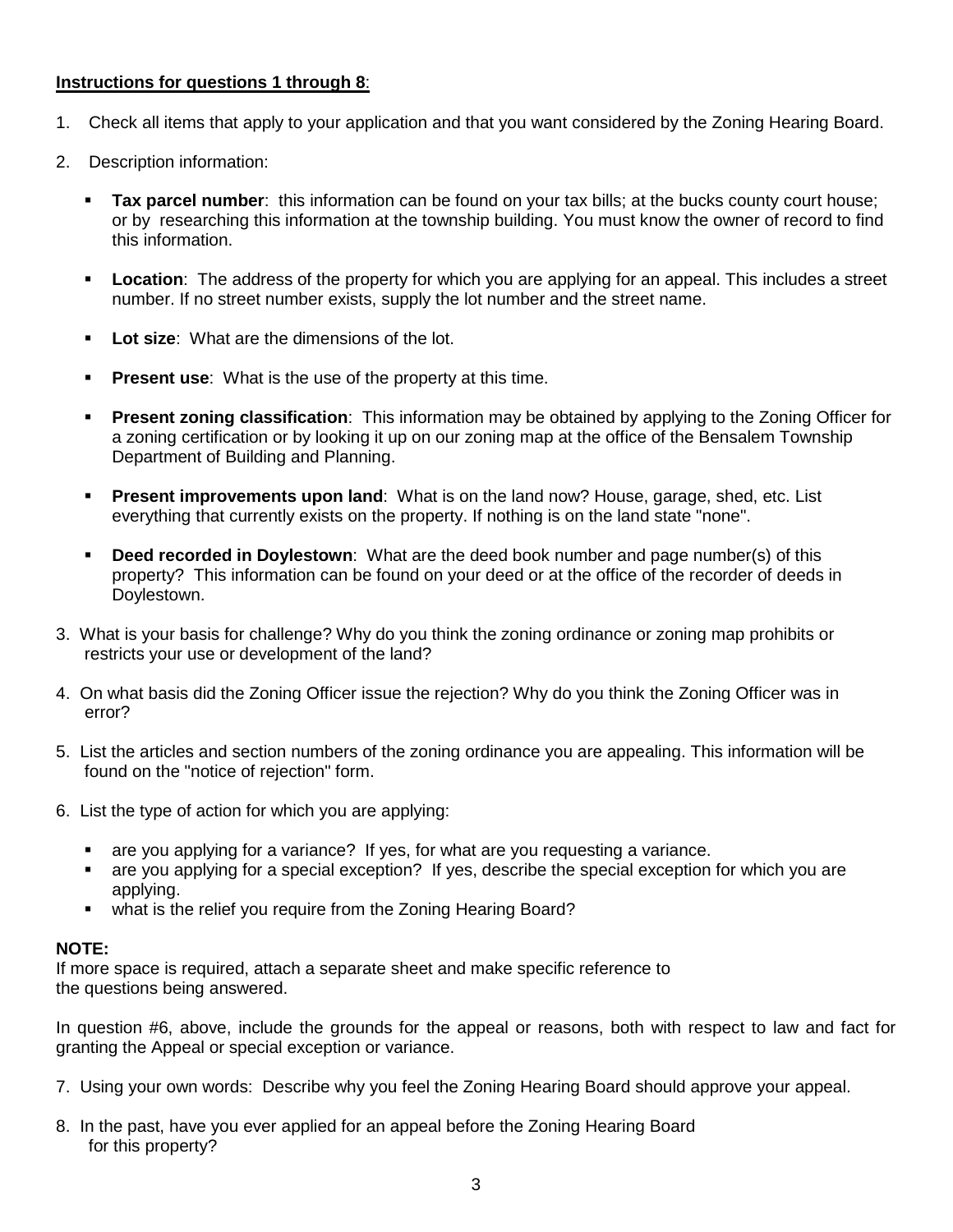

# **BENSALEM TOWNSHIP**

Building and Planning Department 2400 Byberry Road ▪ Bensalem PA 19020 215-633-3644 ▪ FAX 215-633-3653

**Exhibit Z-4**

# **Zoning Hearing Board**

## **Appeal Number:**

#### **Township of Bensalem, Bucks County, Pennsylvania Notice of Appeal**

Appeal is hereby made by the undersigned from the action of the Zoning Officer.

# **Check applicable item(s):**

| $\Box$<br><b>Certification of Non-Conforming Use</b> |  |
|------------------------------------------------------|--|
|------------------------------------------------------|--|

- Application for Validity Challenge П
- Administrative Officer in refusing my application for a building permit dated: П
- Special Exception I I

Variance from the terms of the Zoning Ordinance of the Township of Bensalem

# **Appellant Name:**

 $\Box$ 

| Address:              |                                                                                                                       |
|-----------------------|-----------------------------------------------------------------------------------------------------------------------|
|                       |                                                                                                                       |
| Phone No.             |                                                                                                                       |
| E-Mail Address:       |                                                                                                                       |
| <b>Owner's Name:</b>  |                                                                                                                       |
| Address:              |                                                                                                                       |
|                       |                                                                                                                       |
| Phone No.             |                                                                                                                       |
| E-Mail Address:       |                                                                                                                       |
| <b>Attorney Name:</b> | <u> 1980 - Johann Barn, mars ann an t-Amhain Aonaichte ann an t-Aonaichte ann an t-Aonaichte ann an t-Aonaichte a</u> |
| Address:              |                                                                                                                       |
|                       |                                                                                                                       |
| Phone No.             |                                                                                                                       |
|                       | Interest of appellant, if not owners (agent, lessee, etc.):<br><u> 1989 - Johann Stein, fransk politik (f. 1989)</u>  |
|                       |                                                                                                                       |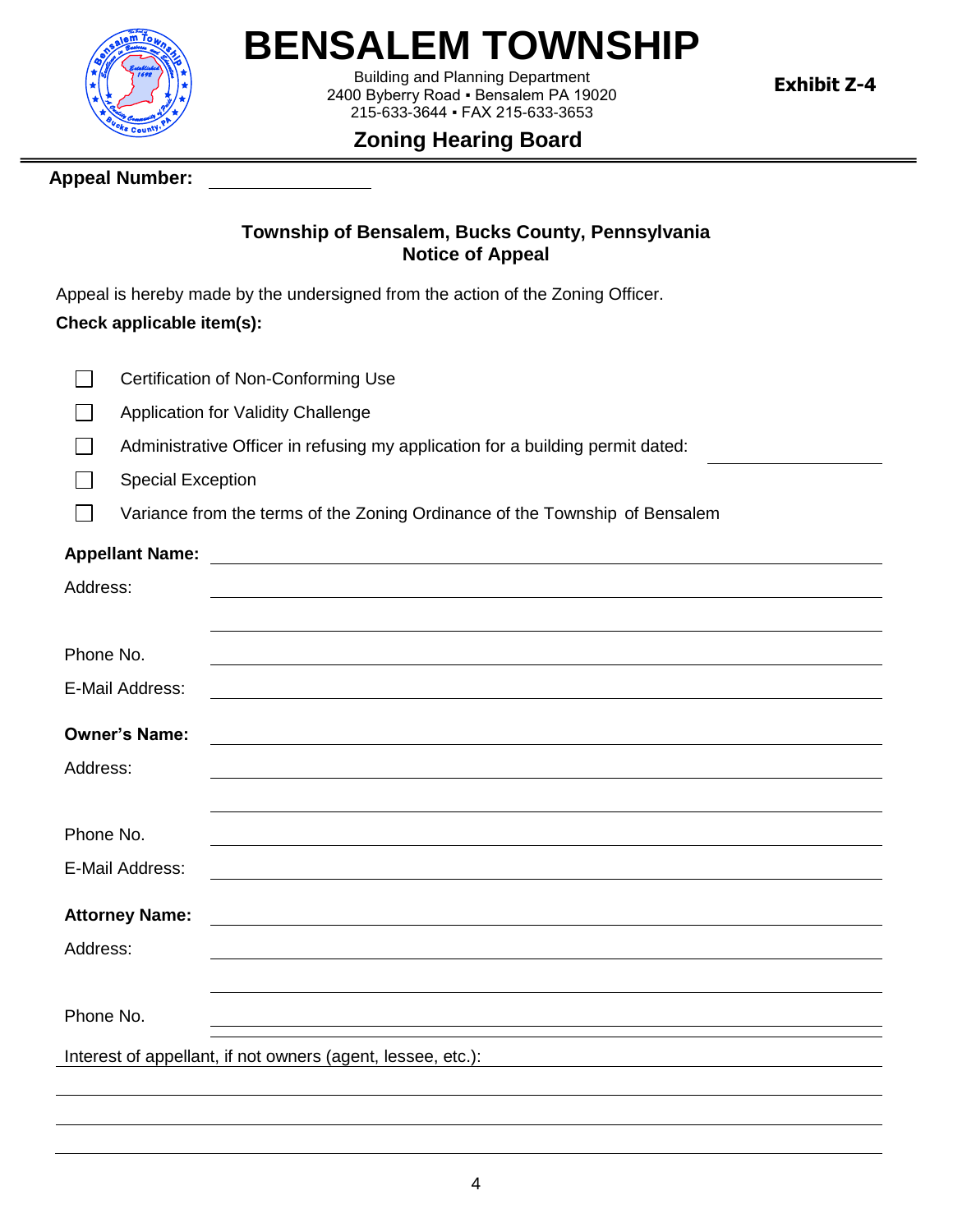# **1. Application relates to the following:**

#### **Check items if applicable:**

| <b>Use</b>               |              | Lot Area                 |
|--------------------------|--------------|--------------------------|
| Height                   |              | Yards                    |
| <b>Existing Building</b> | $\mathbf{r}$ | <b>Proposed Building</b> |
| <b>Occupancy</b>         |              |                          |
| <b>Other:</b> (describe) |              |                          |
|                          |              |                          |

# **2. Brief description of Real Estate affected:**

| Tax Parcel Number:                               |  |  |  |
|--------------------------------------------------|--|--|--|
| Location:                                        |  |  |  |
| Lot Size:                                        |  |  |  |
| Present Use:                                     |  |  |  |
| Proposed Use:                                    |  |  |  |
| <b>Present Zoning Classification:</b>            |  |  |  |
| Present Improvement upon Land:                   |  |  |  |
| Deed recorded at Doylestown in Deed Book<br>Page |  |  |  |
|                                                  |  |  |  |

#### **3. If this is an appeal to challenge, provide statement and/or basis for challenge to the validity of the zoning ordinance.**

#### 4**. If this is an Appeal from action of the Zoning Administrative Officer then complete the following:**

| Date Determination was made:                                     |  |  |  |
|------------------------------------------------------------------|--|--|--|
| Your statement of alleged error of Zoning Administrative Office: |  |  |  |
|                                                                  |  |  |  |
|                                                                  |  |  |  |